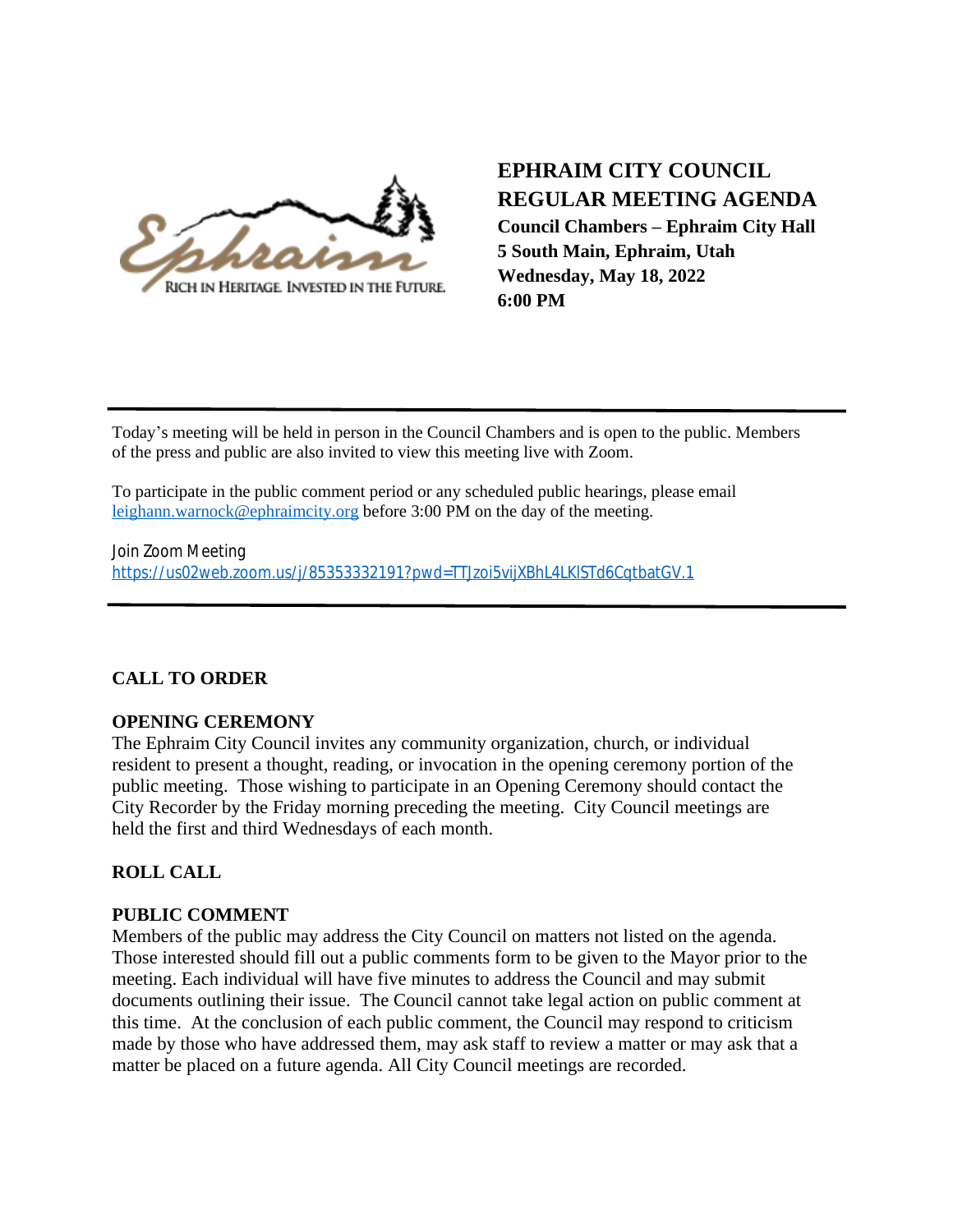### **I. PRESENTATIONS**

- **A. Granary Arts** Report of Granary Arts activities
- **B. UAMPS Energy Efficiency**
- **C. Housing Authority: Lorna Olsen, Mel Jacobsen**

### **II. MOTION AGENDA**

- **A. Approval of the May 17, 2022, Warrant Register**
- **B. Approval of the May 4, 2022, Work and City Council Meeting Minutes**
- **C. Policies and Procedures: Recreation** Discussion and possible approval of a Recreation Department Policies and Procedures Manual. (Michael Patton)
- **D. Ephraim City Ordinance 22-15: Utilities Board Amendment** Discussion and possible approval of an ordinance amending City Code outlining the duties of the Utilities Board. (Candice Maudsley)
- **E. Ephraim City Recorder 22-05: Lot Line Adjustment: Public Works Yard** Discussion and possible approval of a lot line adjustment on City property located at approximately 790 S Main. (Shaun Kjar)

# **III. APPOINTMENTS AND COUNCIL REPORTS**

Discussion and possible action on the following items:

# **A. Appointments**

- **B. Council Reports**
	- 1. City Council may report on meetings/events attended and issues discussed in meetings/events attended by a Councilmember in their official capacity as the City's representative.
	- 2. City Council questions regarding the update must be limited solely for clarification purposes. If further discussion is warranted, the issue will be added to a future agenda for a detailed briefing.
	- 3. City Council report of upcoming meetings.
	- 4. City Council request for agenda items to be placed on future Council Meeting agendas.

# **IV. CITY MANAGER REPORT**

This is the City Manager's opportunity to give notice to the City Council of current events impacting the City. Comments are intended to be informational only and no discussion, deliberation or decision will occur on this item.